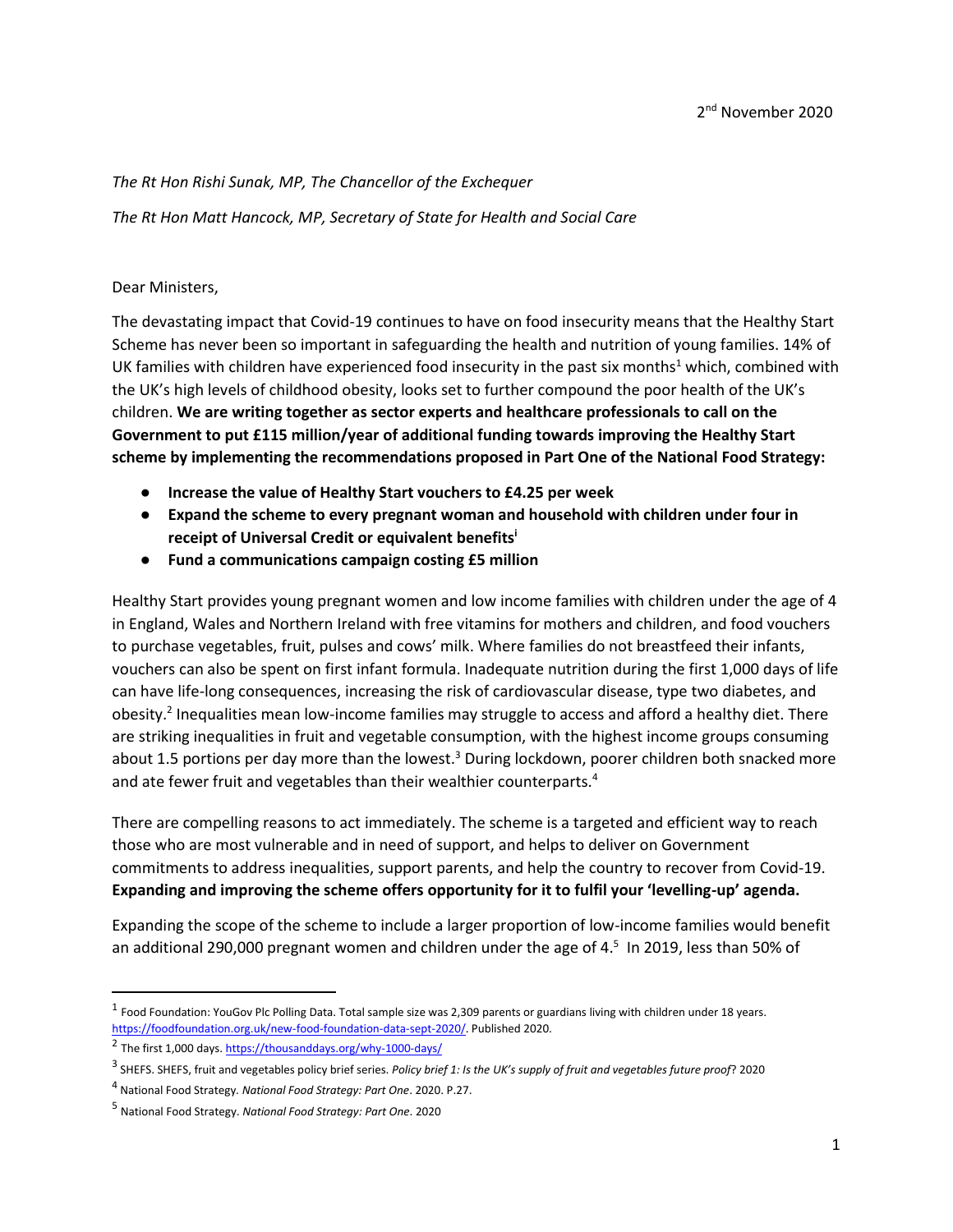children (in England, Wales and Northern Ireland) living in poverty were entitled to support from the Healthy Start scheme, and only 33% actually received it due to implementation problems.<sup>6</sup> Expansion would also mean economies of scale for UK retailers who are already engaged with the scheme and would have a further incentive to add value. Iceland, for example, now offer all recipients redeeming their vouchers in store a free £1 bag of frozen vegetables. **The government as well as businesses must act to support the continued success of the scheme.**

Unfortunately, the value of the voucher has not increased since 2009, despite inflation during this period having increased by 3.1%.<sup>7</sup> With fruit and vegetables costing almost three times more per kilocalorie than less healthy foods<sup>8</sup> and vulnerable to price fluctuations, an increase in the voucher value now would enable better health outcomes for the future. **Therefore, we urge the government to increase the value of the voucher to £4.25 a week.**

For families to benefit from this scheme, a concerted effort is needed to reverse the trend of low takeup. In June 2020, the take-up rate dropped to 48% (251,547 beneficiaries), meaning that 272,080 eligible beneficiaries were not registered for the scheme. This is despite 30,000 retailers and all of the 'big four' supermarkets accepting the vouchers in store. Five years ago, take-up stood at 73% (374,896 beneficiaries). **Better communication and proactive promotion of the scheme through local authorities, health visitors, community organisations and UK retailers is required** to better notify and engage those who are eligible for the scheme. Accelerating the digitisation programme (delayed until October 2021) would also help to remove the time and administrative burdens that are significant barriers to uptake.

We are ready to help in whatever way we can. We know that the nutrition and health of mothers and young children will have profound and life-long consequences for children's futures. A fair start in life should be a key tenet of the government's 'levelling up' agenda. **Now is the time to act.** 

Yours sincerely,

The Undersigned

## *Civil Society*

*Anna Taylor, OBE, Executive Director, Food Foundation Andrew Forsey, National Director, Feeding Britain Jonathan Pauling, Chief Executive, Alexandra Rose Charity Ben Reynolds, Deputy Chief Executive, Sustain Dr Helen Crawley, Director, First Steps Nutrition Nicola Howard, Director, First Place UK*

<sup>6</sup> Food Foundation. *Children's Future Food Inquiry*. 2019

<sup>&</sup>lt;sup>7</sup> Bank of England Inflation calculator[. https://www.bankofengland.co.uk/monetary-policy/inflation/inflation-calculator](https://www.bankofengland.co.uk/monetary-policy/inflation/inflation-calculator) Accessed: 29<sup>th</sup> September 2020

<sup>8</sup> Food Foundation. *The Broken Plate 2020 Report: the state of the nation's food system*. 2020.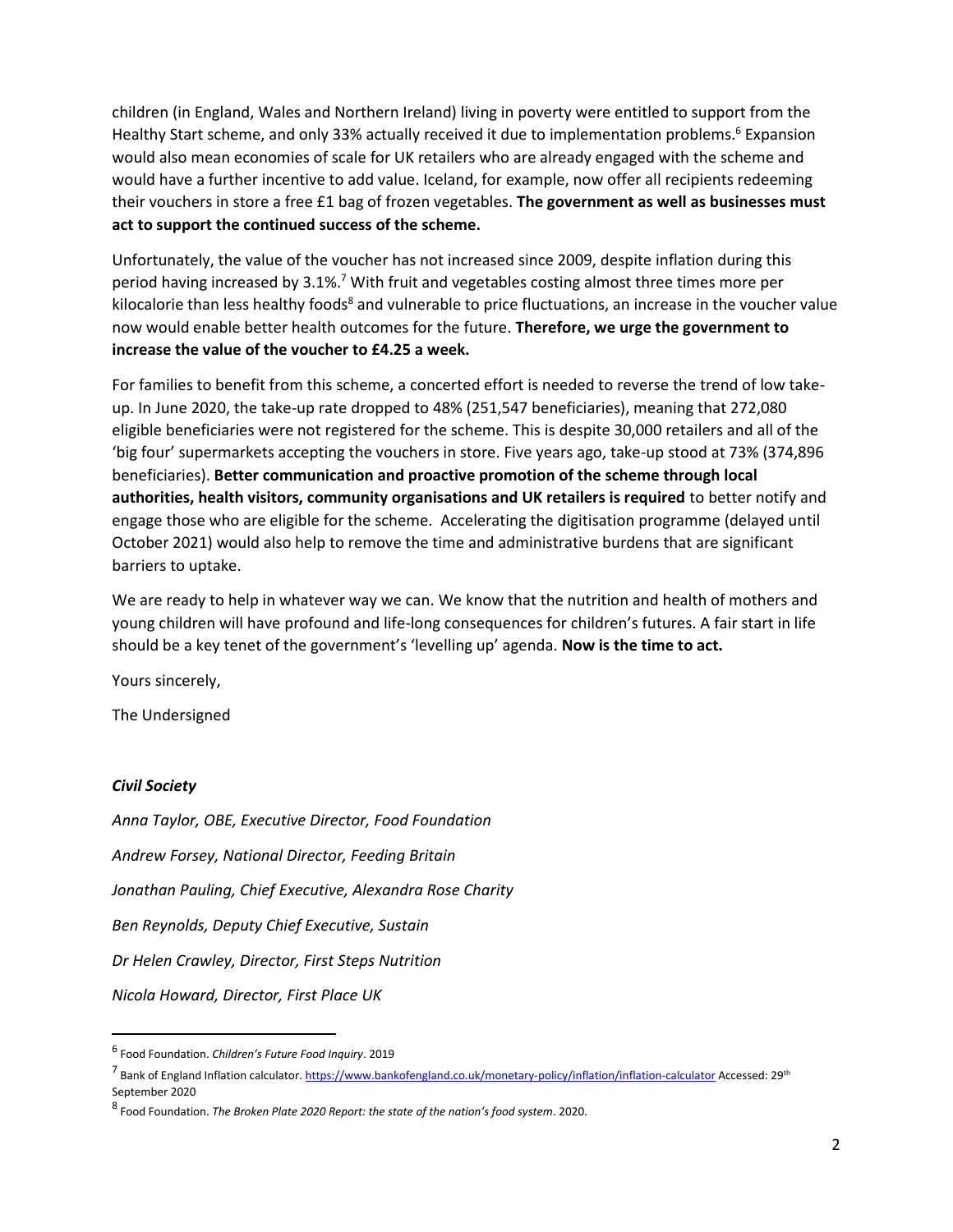*Beatrice Merrick, Chief Executive, Early Education*

*Dr Ilana Levene and Dr Vicky Thomas, Paediatricians and Co-founders, The Hospital Infant Feeding Network Dr Cheryll Adams, Executive Director, Institute of Health Visiting Dr Natalie Shenker, Director, The Human Milk Foundation Laurence Guinness, Chief Executive, The Childhood Trust Kim Roberts, CEO, HENRY Helen Gray and Clare Meynell, Joint Coordinators, World Breastfeeding Trends Initiative (WBTi), UK Steering Group Sally Bunday, MBE, Founder, Hyperactive Children's Support Group Dr Marie Bryant, Chair of the Board of Trustees, Association for the Study of Obesity Amy Calvert, Innovation manager, Good Food Barnsley Dr Naomi Maynard, Project Development Lead, Together Liverpool Ped Asgarian, Director, Feeding Bristol Mandy Chambers, Project Manager, Rural Action Devonshire Megan Mehnert, FOOD club coordinator, FOOD Clubs Bristol & BANES Dr Matthew Philpott, Executive Director, Health Equalities Group Sam Gillett, Head of Impact and Delivery, St John's Foundation Melissa Green, General Secretary, The Women's Institute Katie Palmer, Programme Manager, Food Sense Wales Michele Shirlow MBE, Chief Executive, Food NI Professor Graham MacGregor, Chairman of Consensus Action on Salt and Action on Sugar*

#### *Professional Bodies*

*Andy Burman, Chief Executive, British Dietetic Association (BDA) Professor Russell Viner, President, Royal College of Paediatrics and Child Health (RCPCH) Christina Marriott, Chief Executive, Royal Society for Public Health (RSPH) Clare Livingstone, Professional Policy Advisor, Royal College of Midwives (RCM) Dr Cheryll Adams, Executive Director, Institute of Health Visiting (IHV) Dr Arianne Matlin, Head of Health and Science Policy, British Dental Association (BDA)*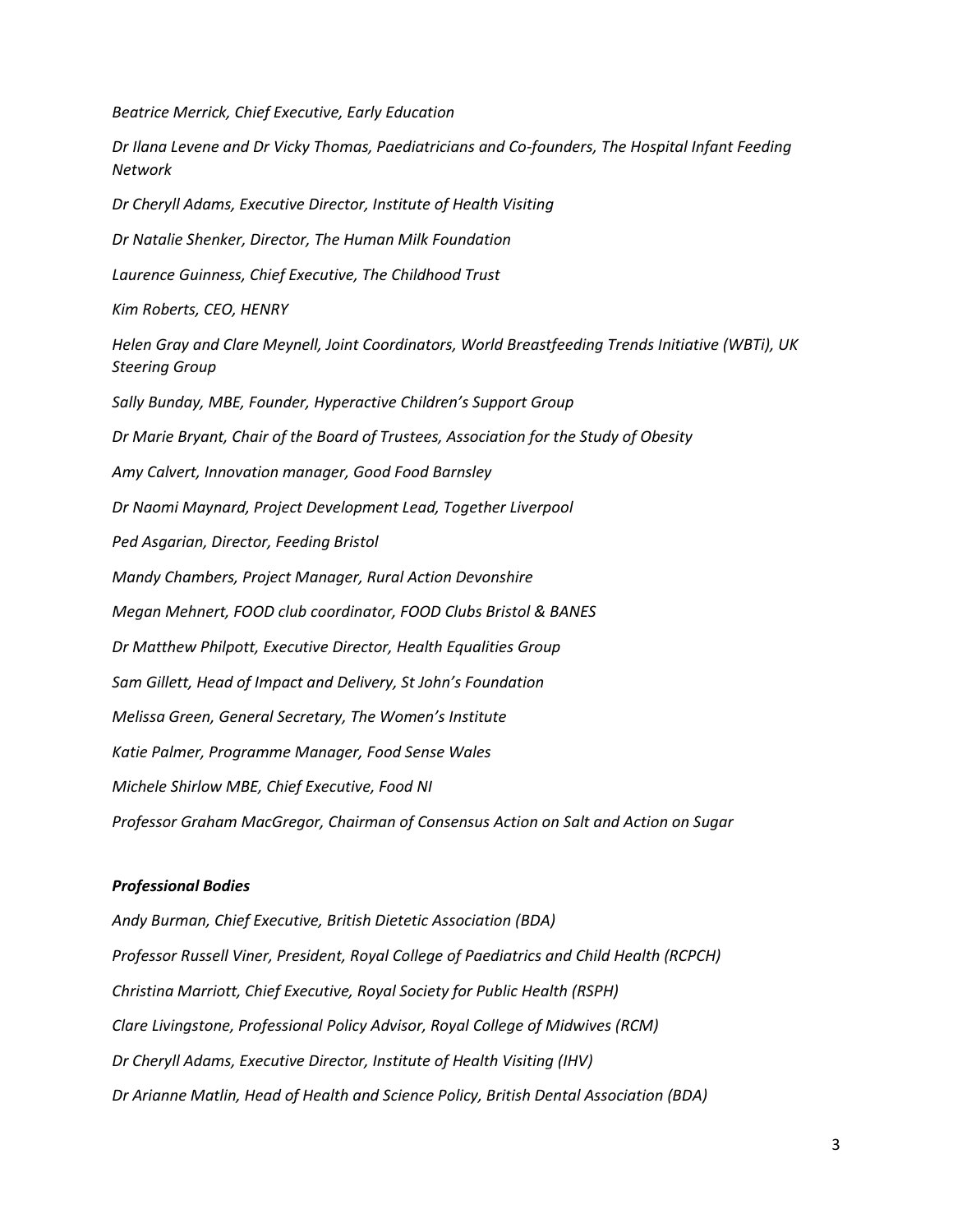## *Directors of Public Health*

*Sarah Muckle, Director of Public Health, City of Bradford Metropolitan District Council*

*Dr Rupert Suckling, Director of Public Health, Doncaster Council*

*Rachel Spencer-Henshall, Strategic Director – Corporate Strategy, Commissioning and Public Health, Kirklees Council*

*Dr Bruce Laurence, Director of Public Health, Bath & North East Somerset Council*

*Sam Crowe, Director of Public Health, Dorset & BCP Councils*

*Professor Virginia Pearson, Chief Officer for Communities, Public Health, Environment and Prosperity, Director of Public Health, Honorary Clinical Professor, University of Exeter College of Medicine and Health, Devon County Council*

*David Regan, Director of Public Health, Manchester City Council*

*Matthew Ashton, Director of Public Health, Honorary Professor, Public Health and Policy, University of Liverpool, Liverpool City Council*

*Eileen O'Meara, Director of Public Health and Protection, Halton Borough Council*

*Rebecca Nunn, Consultant in Public Health, London Borough of Barking and Dagenham*

*Carole Furlong, Director of Public Health, Harrow Council*

*Alice Wiseman, Director of Public Health, Gateshead Council*

#### **Academia and local government**

*Dr Debbie Weekes-Bernard, Deputy Mayor for Social Integration, Social Mobility and Community Engagement, Greater London Authority*

*Rumaysa Jassat, Children's Health Promoter, Leicester City Council*

*Milly Carmichael, Health Improvement Officer - Food Poverty, Claire Davies, Public Health Development and Commissioning Manager, and Sarah Heathcote, Development and Commissioning Manager, BANES Council*

*Councillor Steve Fritchley, Leader of Bolsover District Council, Bolsover District Council*

*Dr Clare Relton, Senior Lecturer in Clinical Trials, Institute of Population Health Sciences, Barts and London School of Medicine*

*Dr Megan Blake, Senior Lecturer, Department of Geography, Sheffield University*